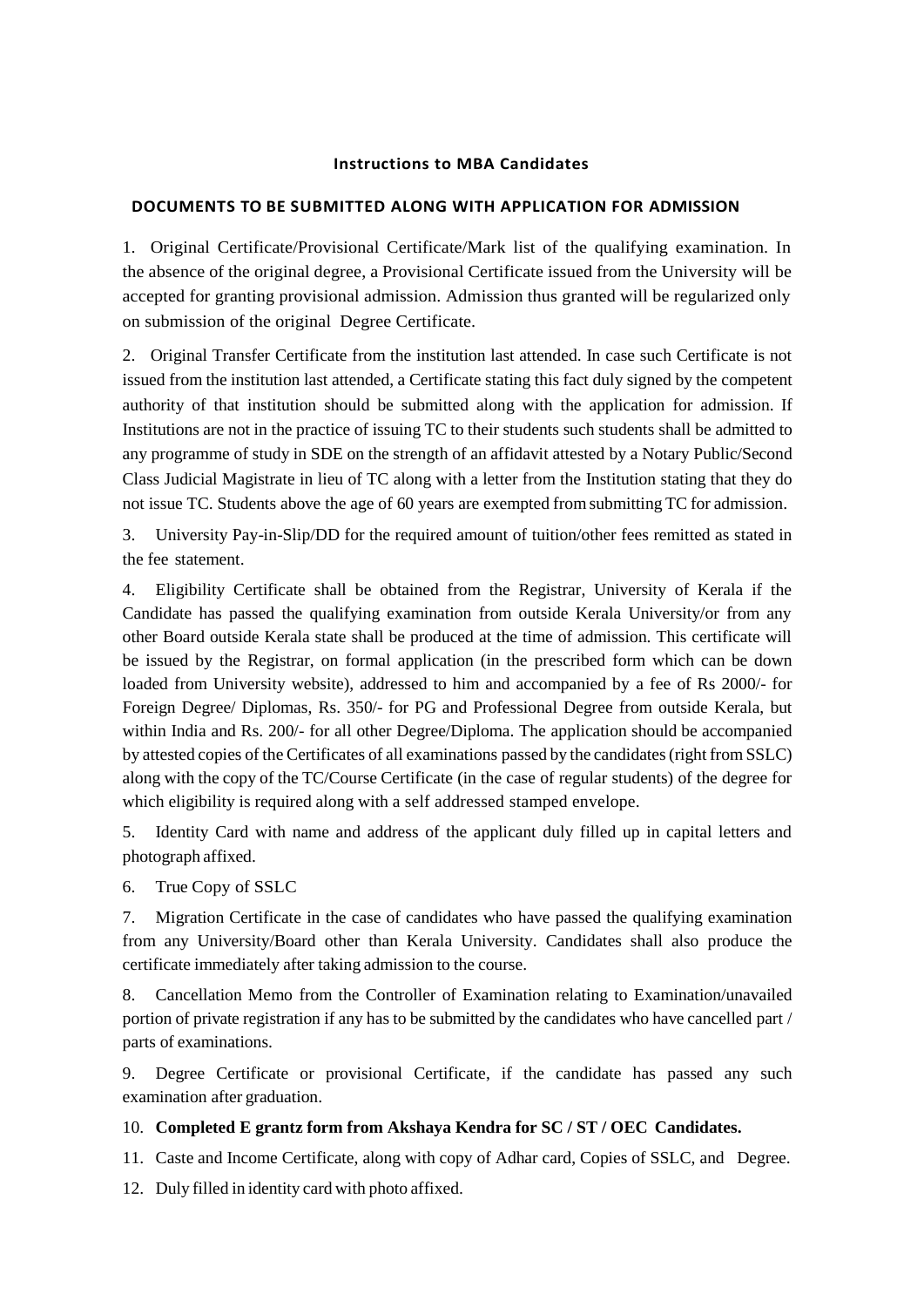## 13. DDF receipt

# **14. List of documents to be submitted by the candidate for E-grantz –SC/ST/OEC community**

- The print out of the Online application submitted by the candidate for E-grantz fromAkshaya Kendra./ On-line (www.e-grantz.kerala.gov.in)
- Community certificate from Akshaya Kendra
- Income certificate from Akshaya Kendra
- Copy of Aadhar
- Copy of Bank pass book
- Copy of SSLC & Plus Two certificate

Enquiries regarding E-grantz - SC/ST/OEC community

### To,

The District Development Officer SC/ST Development Board Ayyankali Bhavan, Kanaka Nagar Road, Kowdiyar P. O Vellayambalam, Thiruvananthapuram Contact No. 0471-2737205, 206, 202, 0471-2314238

15. E-grantz from Fisheries Department Students eligible for grants from fisheries department has to submit the following documents.

16. List of documents to be submitted by the candidate for Fisheries E-grantz –

- The print out of the Online application submitted by the candidate for Fisheries E-grantz from Akshaya Kendra
- Community certificate from Kerala Matsya Thozhilali Kshema Nidhi Board.
- Copy of Kerala Matsya Thozhilali Kshema Nidhi Board pass book.
- Income certificate from Akshaya Kendra
- Copy of Aadhar
- Copy of Bank pass book
- Copy of SSLC & Plus Two certificate

Enquiries regarding Fisheries E-grantz

To,

The Deputy Director of Fisheries Matsya Bhavan Muttathara Road,Kamaleswaram Near Matsyafed Trivandrum695009. Contact No: 7736635008